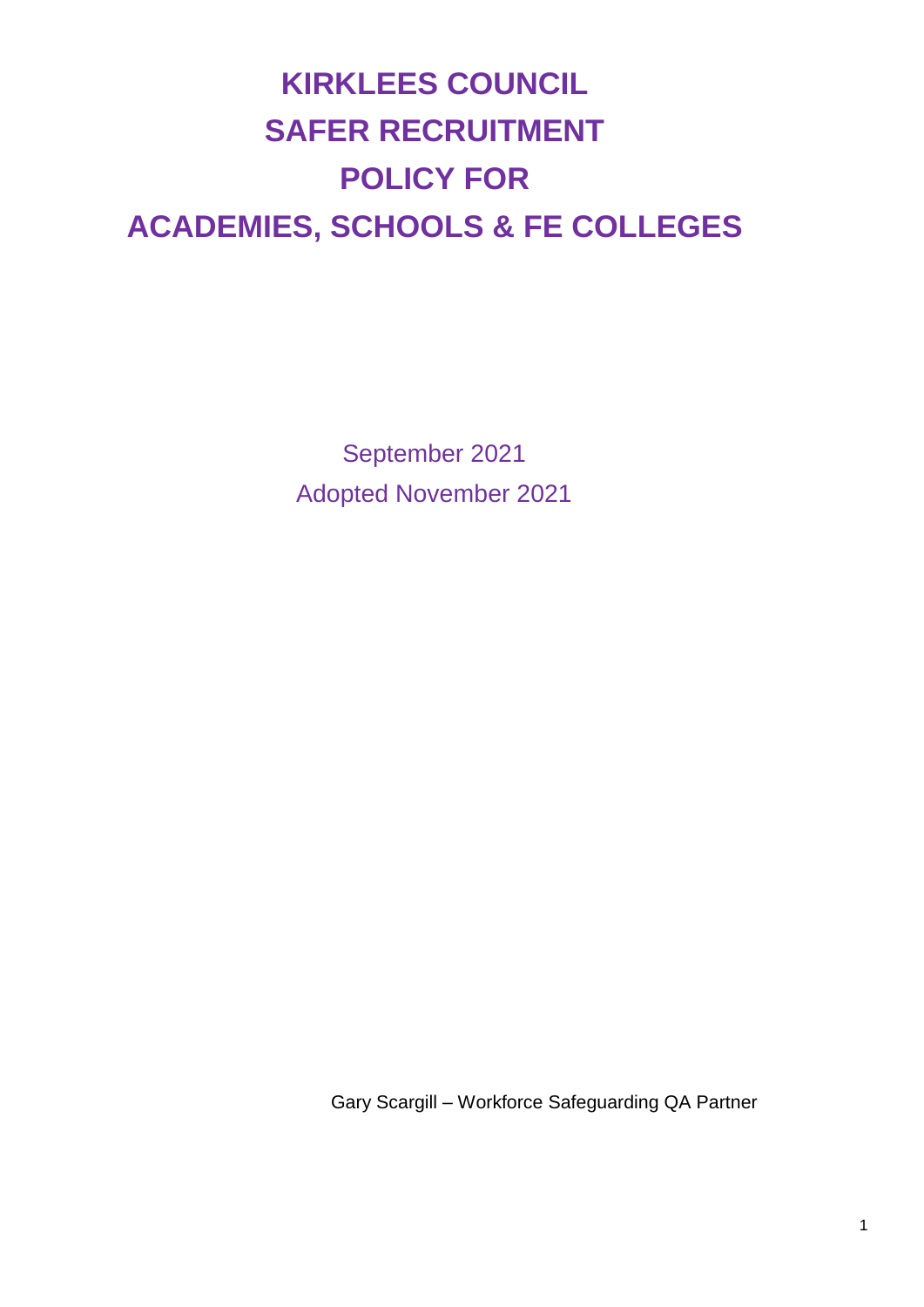# **KIRKLEES MODEL SAFER RECRUITMENT POLICY for SCHOOLS**

| Introduction                                                                                      | 3              |
|---------------------------------------------------------------------------------------------------|----------------|
| Purpose of the Policy                                                                             | 3              |
| <b>Recruitment Panels</b>                                                                         | $\overline{4}$ |
| <b>Recruitment and Selection process</b>                                                          | $\overline{4}$ |
| Application forms                                                                                 | 5              |
| Shortlisting                                                                                      | 5              |
| <b>Employment History and References</b>                                                          | 6              |
| Checks for New staff (Inc. Childcare Disqualification Regulations<br>2018 and Childcare Act 2006) | $\overline{7}$ |
| Duty to refer                                                                                     | 9              |
| Agency, third party and Kirklees Council staff                                                    | 9              |
| Contractors                                                                                       | 10             |
| Trainee/student teachers                                                                          | 10             |
| Volunteers                                                                                        | 10             |
| Governors                                                                                         | 11             |
| Staff working in alternative provision settings                                                   | 11             |
| Adults who supervise pupils on work experience                                                    | 11             |
| Letters of Assurance                                                                              | 12             |
| A safer culture                                                                                   | 12             |
| Table 1 - Agency/ Contractor / Third Party Org Checks                                             | 13             |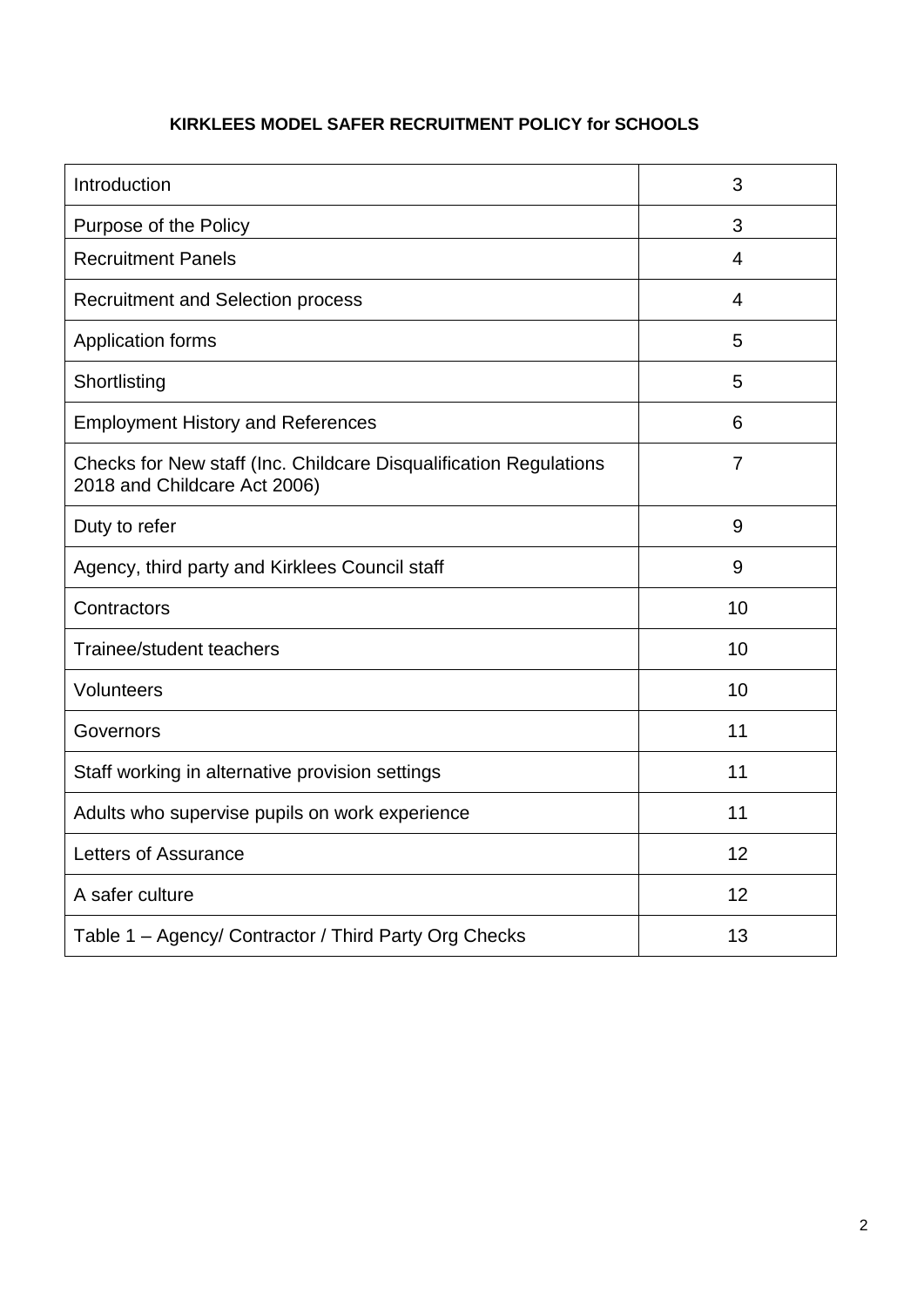#### **Introduction**

Section 175 of the Education Act 2002 requires Governing Bodies of maintained schools and FE colleges to make arrangements to ensure that their functions are carried out with a view to safeguarding and promoting the welfare of children.

Regulations made under Section 157 of that Act state that Proprietors of Independent schools, which include Academies and Free schools, must make arrangements to safeguard and promote the welfare of pupils.

It is vital that governing bodies and proprietors create a culture that safeguards and promotes the welfare of children in their school or college. As part of that culture, it is important that they adopt robust recruitment procedures that deter and prevent people who are unsuitable to work with children from applying or securing employment or volunteering in your regulated establishment.

The safer recruitment of individuals to work in your regulated establishment not only includes directly employed staff (or volunteers), also includes contractors, self-employed, agency and thirdparty staff groups. All establishments must set out their safeguarding and safer recruitment requirements in contract clearly between the organization(s) and your school or college.

Safer Recruitment is a vital factor in keeping children safe within the education environment. Schools when selecting their Safer Recruitment provider, must clarify the accreditation / re accreditation period. Schools should always ensure a re accreditation period for Safeguarding training.

There is also legislation governing those persons in 'regulated activity' (see below) or within 'regulated establishments' and requirements to carry out criminal records and barred list checks. The main legislation in this respect is contained within the:

- ⊕ Children's Act 2006
- $\oplus$  Safeguarding and Vulnerable Groups Act 2006
- $\oplus$  Protection of Freedoms Act 2012
- ⊕ Equality Act 2010
- $\oplus$  Police Act 1997, the Police Act 1997 (Criminal Records) Regulations 2002, as amended, the Police Act 1997 (Criminal Records) No 2 Regulations 2009, as amended
- Rehabilitation of Offenders Act 1974 (Exceptions) Order 1975, as amended
- Sexual Offences Act 2003
- $\oplus$  Keeping Children Safe in Education 2021
- Working Together to Safeguard Children 2018

Any subsequent amendments will also apply as relevant.

Requirements relating to the appointment, discipline, capability, suspension and dismissal of staff, use of supply staff/workers, checks and information to be held on the establishment's single central register (SCR), as well as information on teacher capability to be provided in references are specified within the School Staffing (England) Regulations 2009, as amended in 2012, 2013 and 2014.

#### **Purpose of the Policy**

Taking into account the legislation highlighted above, all Schools that employ staff or engage volunteers, contractors, self-employed, agency and third-party staff groups to work with children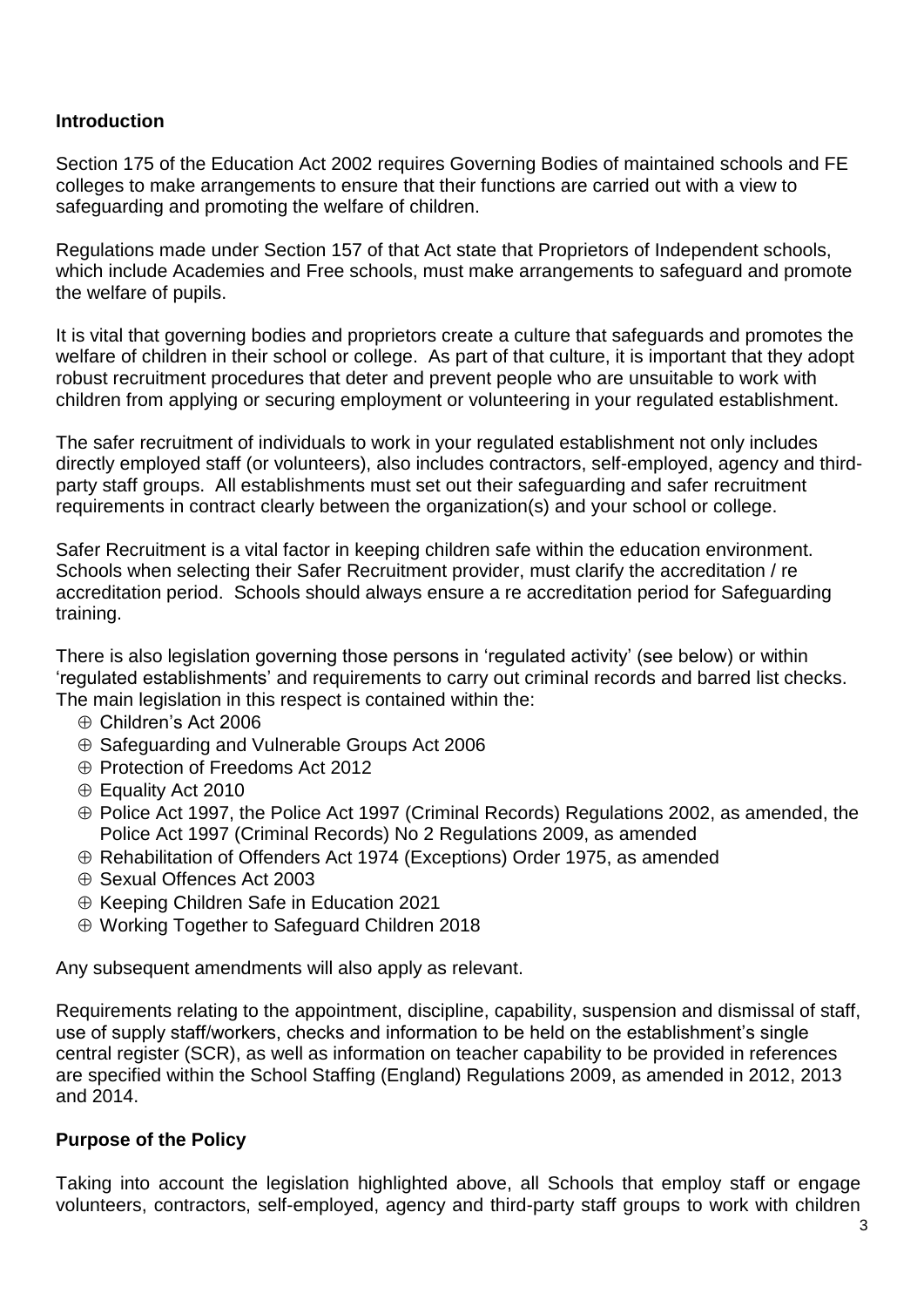adopt a consistent and rigorous approach in their recruitment and selection processes with the aim of ensuring that those recruited are suitable.

The purpose of safer recruitment is ultimately to:

- **Deter.** From the beginning of the recruitment process, it is important to send the right message – that the School has a rigorous recruitment process and does not tolerate any form of abuse. Wording in adverts and recruitment information must aim to deter potential abusers.
- **Identify and Reject.** It will not always be possible to deter potential abusers. Therefore, careful planning for the interview and selection stage, in terms of asking the right questions, setting appropriate tasks and obtaining the right information can assist in finding out who is suitable for the role and who is not.
- **Prevent and Reject.** There are no guarantees that even the most robust safer recruitment process will prevent an inappropriate appointment. However, this does not mean it is too late to act. Ensuring that comprehensive induction processes are in place, together with appropriate policies and procedures, raising awareness through staff training and generally developing and maintaining a safe culture within the School will all help to prevent abuse or identify potential abusers.

The intention of this policy is to ensure that all stages of the recruitment process contain measures to deter, identify, prevent and reject unsuitable people from gaining access to pupils within the School.

The policy and the practical implementation of recruitment and selection processes also aim to meet all legislative requirements, any statutory or other guidance that may from time to time be issued in order to keep children safe and safer recruitment in education, as well as principles of general good practice.

We will record all information on the checks carried out in the school's single central record (SCR). Copies of these checks, where appropriate, will be held in individuals' personnel files. We follow requirements and best practice in retaining copies of these checks.

## **Recruitment Panels**

Panel members will be appointed or selected in accordance with any requirements set out in the School Staffing, Further Education Providers, Independent School Standards or other relevant Regulations and/or as otherwise determined by the *Governing Body/Management Committee.*

The recruitment and selection process, in particular interviews, will be carried out by two or more people. Wherever possible, Appointments Panels will consist of an odd number of at least three people.

Panel members will be appropriately trained or briefed. **In accordance with statutory requirements, at least one member of the Panel will have successfully completed safer recruitment training.** Wherever possible, all Panel members will be involved throughout all stages of the recruitment and selection process but, in any event, a Panel member trained in safer recruitment will be involved throughout.

#### **Recruitment and selection process**

This section focuses on ensuring potential applicants are given the right messages about the school and college's commitment to recruit suitable people.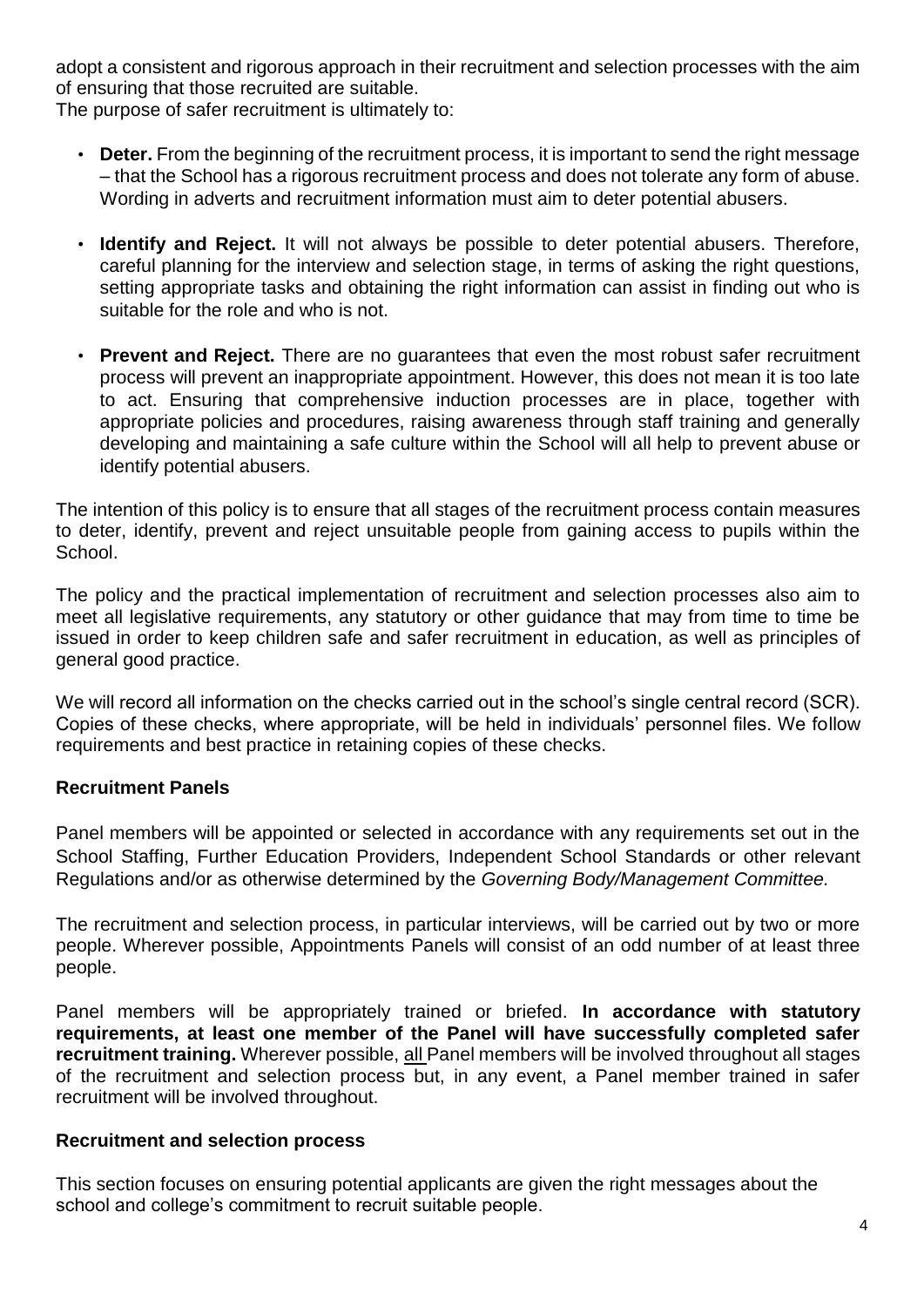It is vital that governing bodies and proprietors create a culture that safeguards and promotes the welfare of children in their school or college. As part of this culture, it is important that they adopt robust recruitment procedures that deter and prevent people who are unsuitable to work with children from applying for or securing employment, or volunteering opportunities in schools and colleges.

Governing bodies and proprietors should ensure that those involved with the recruitment and employment of staff to work with children have received appropriate safer recruitment training, the substance of which should at a minimum cover the content of this part (Part three) of this guidance.

The School Staffing (England) Regulations 2009 and the Education (Pupil Referral Units) (Application of Enactments) (England) Regulations 2007 require governing bodies of maintained schools and management committees of pupil referral units (PRUs) to ensure that at least one of the persons who conducts an interview has completed safer recruitment training. Governing bodies of maintained schools and management committees of PRUs may choose appropriate training and may take advice from the safeguarding partners in doing so.

# **Application Forms**

Where a role involves engaging in regulated activity relevant to children, schools and colleges should include a statement in the application form or elsewhere in the information provided to applicants that it is an offence to apply for the role if the applicant is barred from engaging in regulated activity relevant to children.

Schools and colleges should also provide a copy of the school's or college's child protection policy and practices and policy on employment of ex-offenders in the application pack or refer to a link on its website.

Schools and colleges should require applicants to provide:

- $\oplus$  personal details, current and former names, current address, and national insurance number.
- $\oplus$  details of their present (or last) employment and reason for leaving.
- $\oplus$  full employment history, (since leaving school, including education, employment, and voluntary work) including reasons for any gaps in employment.
- $\oplus$  qualifications, the awarding body, and date of award.
- $\oplus$  details of referees/references (see below for further information); and
- $\oplus$  a statement of the personal qualities and experience that the applicant believes are relevant to their suitability for the post advertised and how they meet the person specification.

Schools and colleges should not accept curriculum vitae (CVs) in place of an application form.

## **Shortlisting**

Shortlisted candidates should be asked to complete a self-declaration of their criminal record or information that would make them unsuitable to work with children. Self-declaration is subject to Ministry of Justice guidance on the disclosure of criminal records,

For example:

- $\oplus$  if they have a criminal history.
- $\oplus$  whether they are included on the barred list.
- $\oplus$  whether they are prohibited from teaching.
- $\oplus$  whether they are prohibited from taking part in the management of an independent school.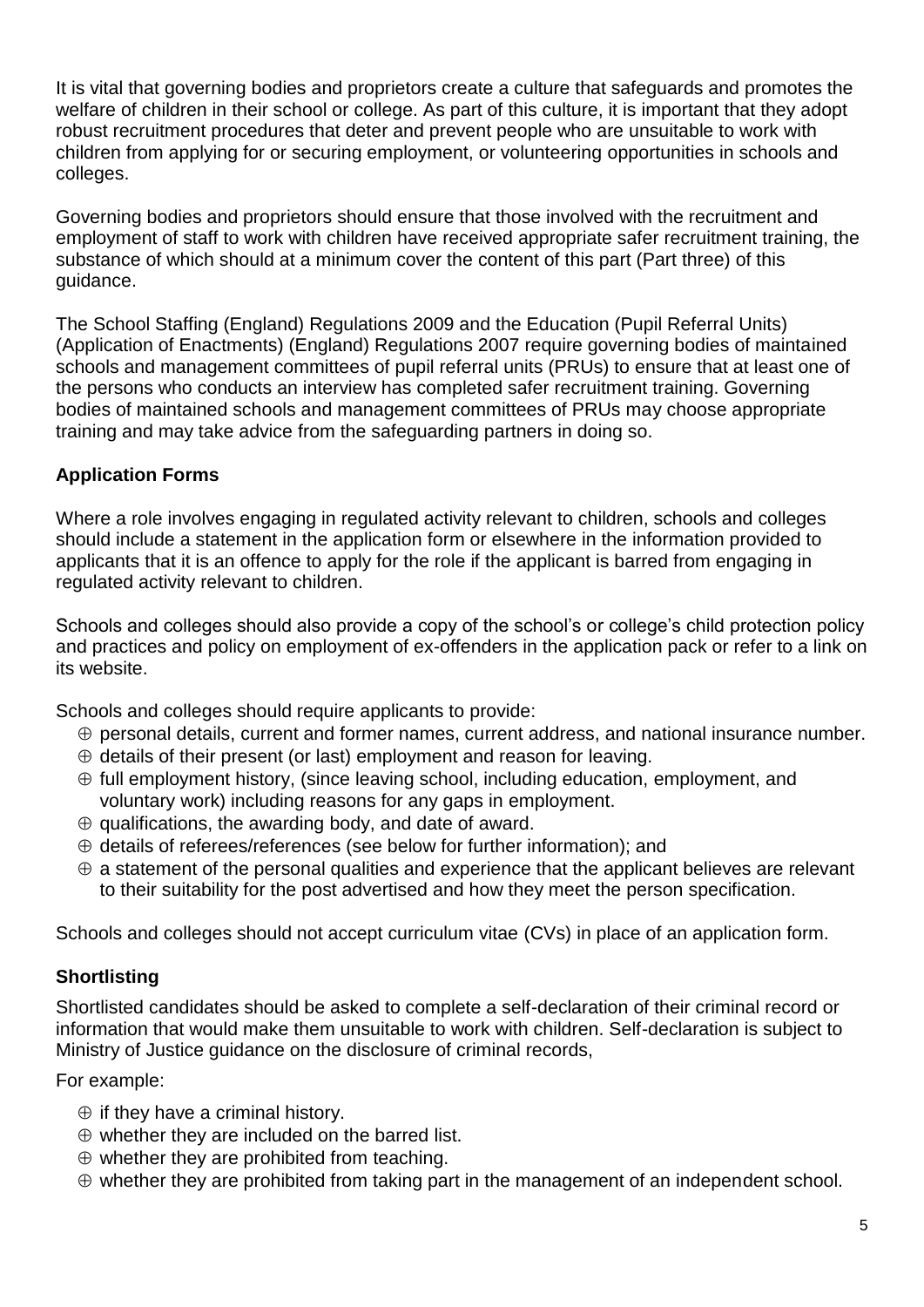- $\oplus$  information about any criminal offences committed in any country in line with the law as applicable in England and Wales, not the law in their country of origin or where they were convicted.
- $\oplus$  if they are known to the police and children's social care.
- $\oplus$  have they been disqualified from providing childcare (see page 9); and,
- $\oplus$  any relevant overseas information.

This information should only be requested from applicants who have been shortlisted. The information should not be requested in the application form to decide who should be shortlisted.

Applicants should be asked to sign a declaration confirming the information they have provided is true. Where there is an electronic signature, the shortlisted candidate should physically sign a hard copy of the application at point of interview.

The purpose of a self-declaration is so that candidates will have the opportunity to share relevant information and allow this to be discussed and considered at interview before the DBS certificate is received.

Schools and colleges should:

- $\oplus$  ensure that at least two people carry out the shortlisting exercise (it is recommended that those who shortlist carry out the interview for a consistent approach).
- $\oplus$  consider any inconsistencies and look for gaps in employment and reasons given for them; and,
- $\oplus$  explore all potential concerns.

#### **Employment History and References**

References are an important part of the process of gathering factual and objective information about potential new recruits.

References will be obtained prior to interview, this will enable comparisons to be made with the information provided on the individual's application form and for any issues to be explored at interview. The application form will ask applicants if they are willing to allow referees to be contacted prior to interview, candidates should be made aware they may not be shortlisted if they are not willing for referees to be contacted prior to interview; this decision is at the discretion of the recruitment panel*.*

School-based references must be provided by the Head teacher, Deputy Head teacher, or school Business Manager. All references must be provided from a professional and verifiable email address; we do not accept references from Gmail, Hotmail and Yahoo (or similar) accounts.

Testimonials/Agreed References/Open References from applicants will not be accepted as standalone documents. References will always be obtained directly from the referees and given active consideration prior to interview by the recruiting panel members.

Application forms will normally request the following in relation to referees provided:

- One referee must be the current or last employer
- The reference from the current or last employer, will be obtained and given active consideration by the recruitment panel prior to interview
- If the employer is/was a School, then the referee provided is expected to be the Head teacher
- Where the applicant is not currently working with children but has done so in the past, the second referee should be the employer by whom s/he was most recently employed in work with children.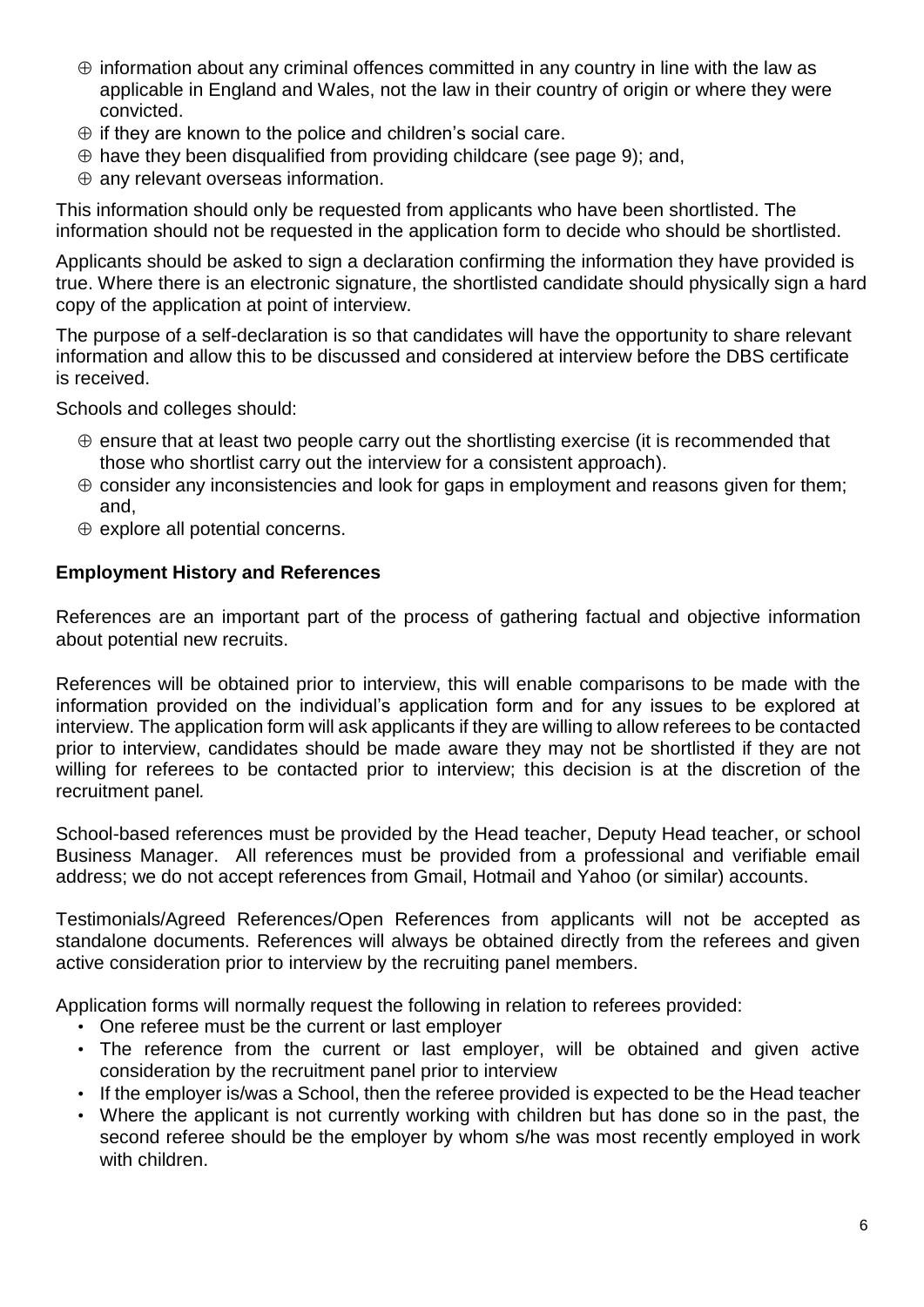Reference requests will normally be made by requiring the completion of a standard questionnaire. Use of a questionnaire helps to ensure that the prospective employer has the opportunity to obtain information in respect of all areas essential to the role. A letter from a referee may not cover all areas or provide all relevant information that the prospective employer requires.

A standard Reference Questionnaire, or other reference request, will normally ask about:

- Capacity in which the applicant is/was employed, dates, quality of work, relationships with colleagues, parents and pupils, strengths, areas for development, honesty, punctuality and reliability
- Any current disciplinary/capability warnings, or such warnings which were current at the time of leaving
- Any disciplinary/capability action that is/was pending or unresolved
- Where the request relates to a teacher, any capability proceedings within the last two years
- The details of any expired warnings that relate to the safety and welfare of children or young people or behaviour towards children or young people, provide facts (not opinions) of any substantiated (only) safeguarding allegations.
- Reason(s) for leaving if no longer in that employment
- Whether the referee would re-employ and whether the applicant is recommended for the post.

Referees will be provided with a copy of the job description and person specification for the post.

References requested prior to interview, will NOT ask about attendance or health-related matters. However, health-related questions may be asked of referees when a conditional offer of the post has been made. Therefore, a supplementary request for such further information from referees may be made at that stage.

It should be noted that the **Equality Act 2010** limits the circumstances in which a prospective employer can ask health-related questions of either a referee or the applicant before a conditional job offer is made. Questions may only be asked at an early stage to help to:

- Decide whether any reasonable adjustments need to be made for the applicant to be able to participate in the selection process
- Decide whether an applicant can carry out a function that is essential (intrinsic) to the job
- Monitor diversity among people making applications for jobs
- Take positive action to assist disabled people
- Clarify that a candidate does have a disability where the job genuinely requires the jobholder to have a disability.

Where any of these circumstances apply, information will be provided in the recruitment materials, requested as part of the application form/process and/or requested of referees, only as relevant to the circumstances.

On receipt of references, the Interview Panel and/or those who carried out the long/shortlisting will scrutinise the references to:

- Confirm whether or not all questions have been answered satisfactorily and whether there are any statements or issues that need to be further explored with the referee e.g. if answers provided are vague.
- Compare the information provided by the applicant with that provided by referees.

Any inconsistencies, discrepancies or concerns will be followed up with referees and/or applicants prior to interview, or as part of the interview process, as appropriate.

Sometimes, a referee may not be willing to complete a standard reference questionnaire or may not be willing to provide a reference at all. This may be because a particular organisation has a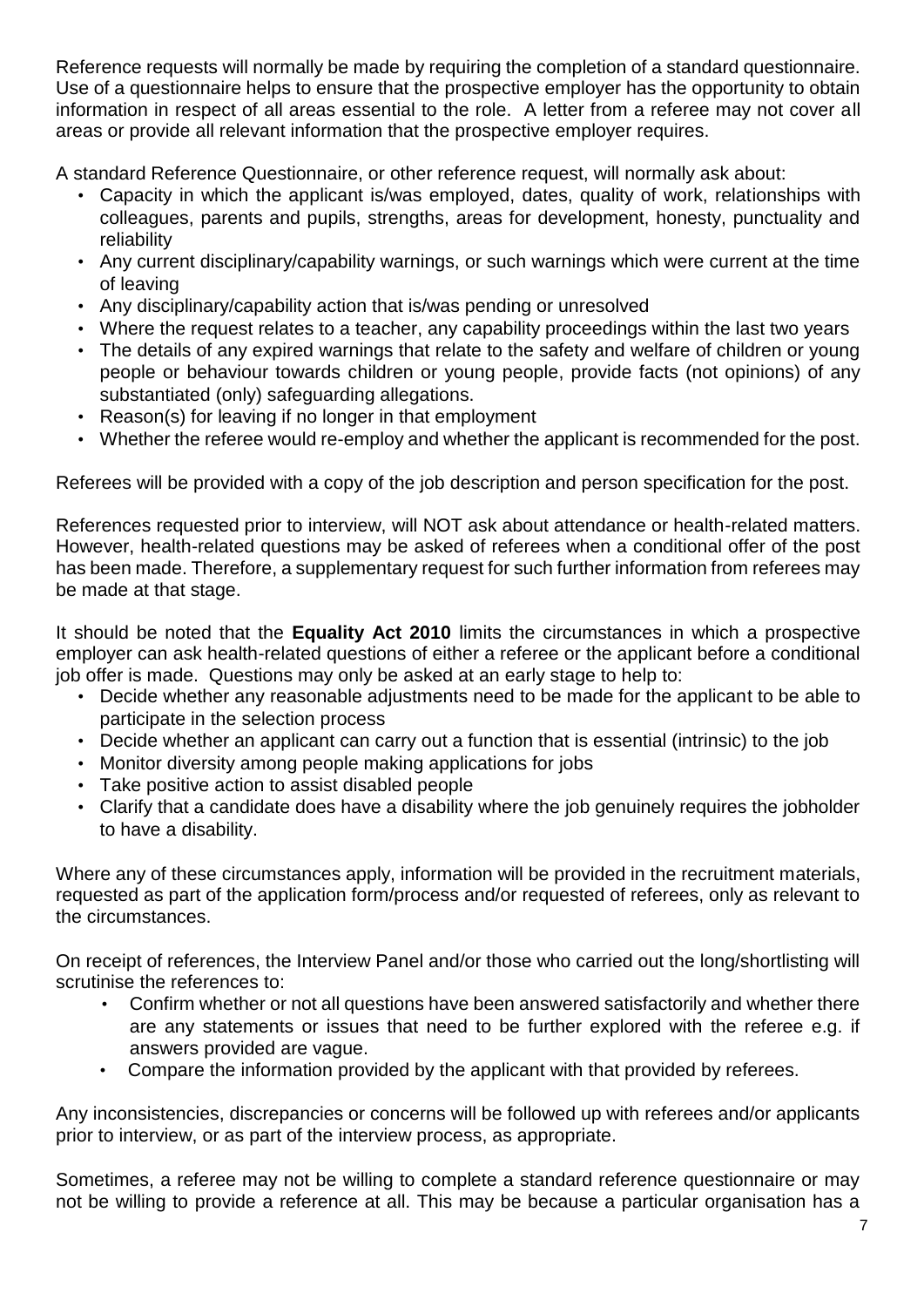policy of simply not providing references, only providing basic standard information such as dates of employment or they may be restricted by what can be provided because a standard reference has been agreed as part of a settlement agreement.

# Additional Note:

If a candidate short-listed for a teaching post is not currently employed as a teacher, (it is good practice) a check will normally be made with the school, college or local authority at which they were most recently employed, to confirm details of their employment and reasons for leaving. This applies regardless of whether or not the candidate has given that employer as a referee.

**Checks for New staff** (Inc. Childcare Disqualification Regulations 2018 and Childcare Act 2006)

When appointing new staff, our school will:

- Verify their identity
- Obtain (via the applicant) an enhanced Disclosure and Barring Service (DBS) certificate, including childens barred list information for those who will be engaging in regulated activity or employed within a regulated establishment. We will not keep a copy of this for longer than 6 months
- Verify their mental and physical fitness to carry out their work responsibilities
- Verify their right to work in the UK. We will keep a copy of this verification for the duration of the member of staff's employment and for 2 years afterwards
- Verify their professional qualifications, as appropriate
- Ensure they are not subject to a prohibition order issued by the Secretary of State, if they are to carry out \*teaching work. (\*planned and preparing lessons and courses for pupils; delivering lessons to pupils; assessing the development, progress and attainment of pupils; and reporting on the development, progress and attainment of pupils)
- **From 1 January 2021 the Teaching Regulation Agency will no longer maintain a list of EEA teachers with sanctions.**
- For applicants that have lived or worked outside of the UK, schools must make any further checks they think appropriate so that relevant events that occurred outside the UK can be considered, including obtaining an enhanced DBS certificate with barred list information (even if the teacher has never been to the UK).
- Teachers may be able to provide proof of their past conduct as a teacher, issued by the professional regulating authority in the country in which they worked. Where available, such evidence can be considered alongside other information obtained through other preappointment checks to help assess their suitability.
- It is recommended you ask candidates for a teaching position to provide proof of their past conduct as a teacher as issued by the professional regulating authority in the country in which the applicant has worked - where available, this can be considered together with information obtained through other pre-appointment checks to help assess suitability.
- Individuals who have lived or worked outside the UK must undergo the same checks as all other staff in schools or colleges. This includes obtaining (via the applicant) an enhanced DBS certificate (including barred list information, for those who will be engaging in regulated activity) even if the individual has never been to the UK. In addition, schools and colleges must make any further checks they think appropriate so that any relevant events that occurred outside the UK can be considered. These checks could include, where available:
	- o criminal records checks for overseas applicants Home Office guidance can be found on GOV.UK; and for teaching positions
	- o obtaining a letter (via the applicant) of professional standing from the professional regulating authority in the country in which the applicant has worked, confirming that they have not imposed any sanctions or restrictions, and or that they are aware of any reasons why they are unsuitable to teach.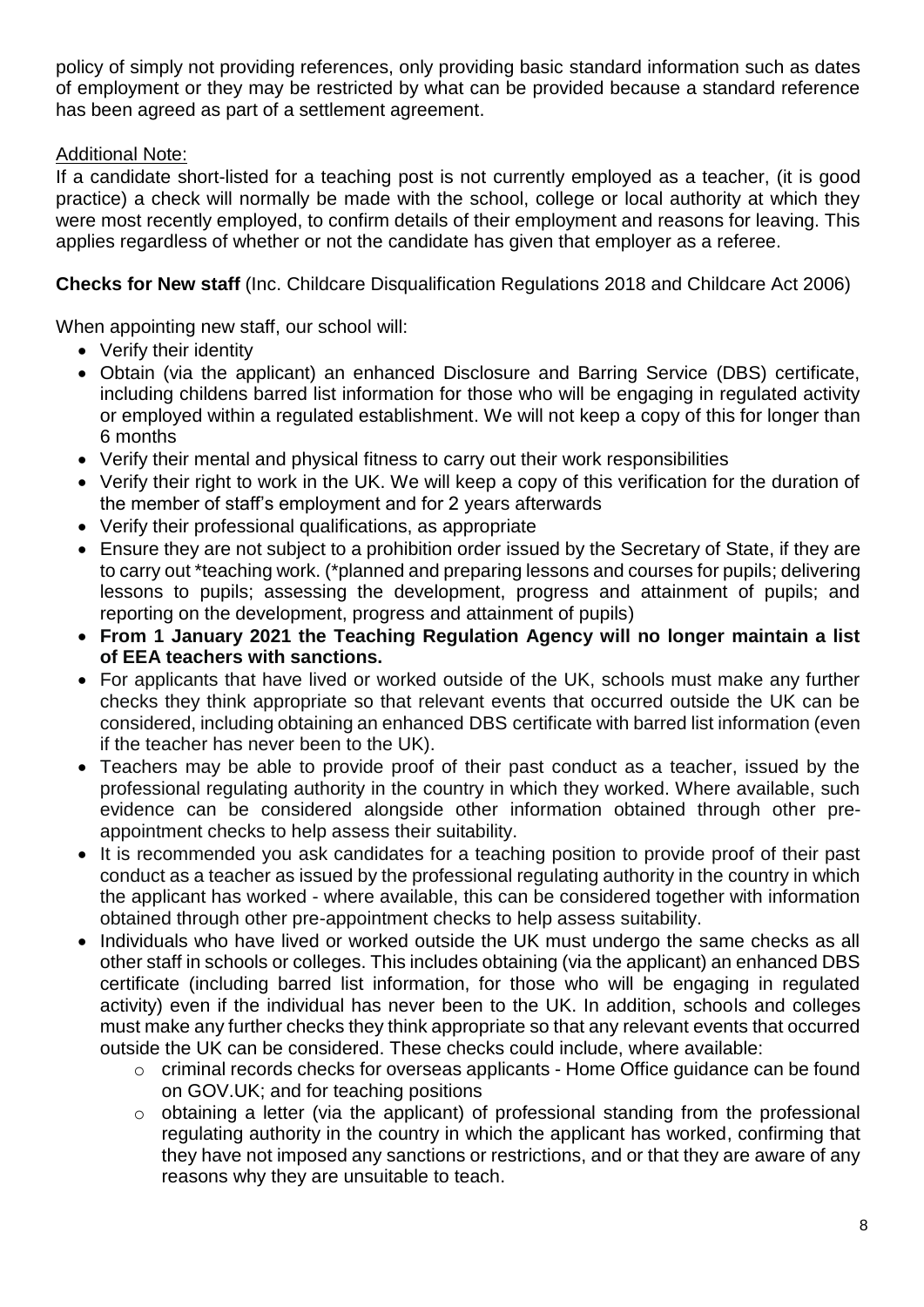- o Applicants can find contact details of regulatory or professional body in the EU/EEA and Switzerland on the 'Regulated Professions database', applicants should contact also contact the UK Centre for Professional Qualifications who can signpost them to the appropriate EEA regulatory body.
- Where available, such evidence can be considered together with information obtained through other pre-appointment checks to help assess their suitability.
- Where this information is not available schools and colleges should seek alternative methods of checking suitability and or undertake a risk assessment that supports informed decision making on whether to proceed with the appointment. Although sanctions and restrictions imposed by another regulating authority do not prevent a person from taking up teaching positions in England, schools and colleges should consider the circumstances that led to the restriction or sanction being imposed when considering a candidate's suitability for employment. Further information can be found in DfE Guidance: 'Recruit teachers from overseas'.
- Check that candidates taking up a management position are not subject to a prohibition from management (section 128) direction made by the secretary of state

Schools providing childcare must ensure that appropriate checks are carried out to ensure individuals employed to work in reception classes (up to age 5), or in wraparound care for children Up to the age of 8, are not disqualified from working in these settings. Our school will ensure that appropriate checks are carried out to ensure that individuals are not disqualified under the Childcare Disqualification Regulations 2018 and Childcare Act 2006. Where we take a decision that an individual falls outside of the scope of these regulations and we do not carry out such checks, we will retain a record of our assessment on the individual's personnel file. This will include our evaluation of any risks and control measures put in place, and any advice sought.

# **Duty to refer**

Our School will ensure our duty to refer to the DBS of anyone who has harmed, or poses a risk of harm, to a child or vulnerable adult where:

- We believe the individual has engaged in relevant conduct; or
- The individual has received a caution or conviction for a relevant offence, or there is reason to believe the individual has committed a listed relevant offence, under the Safeguarding Vulnerable Groups Act 2006 (Prescribed Criteria and Miscellaneous Provisions) Regulations 2009; or
- The 'harm test' is satisfied in respect of the individual (i.e. they may harm a child or vulnerable adult or put them at risk of harm); and
- The individual has been removed from working in regulated activity (paid or unpaid) or would have been removed if they had not left

## **Agency, third-party and Kirklees Council staff** (refer to Table 1 page 12)

Our part of our school's commitment to providing a safer environment we will obtain written notification from any agency or third-party organisation that it has carried out and in place the necessary safer recruitment processes and checks that we would otherwise perform as an employer. We will also check that the person presenting themselves for work is the same person on whom the checks have been made.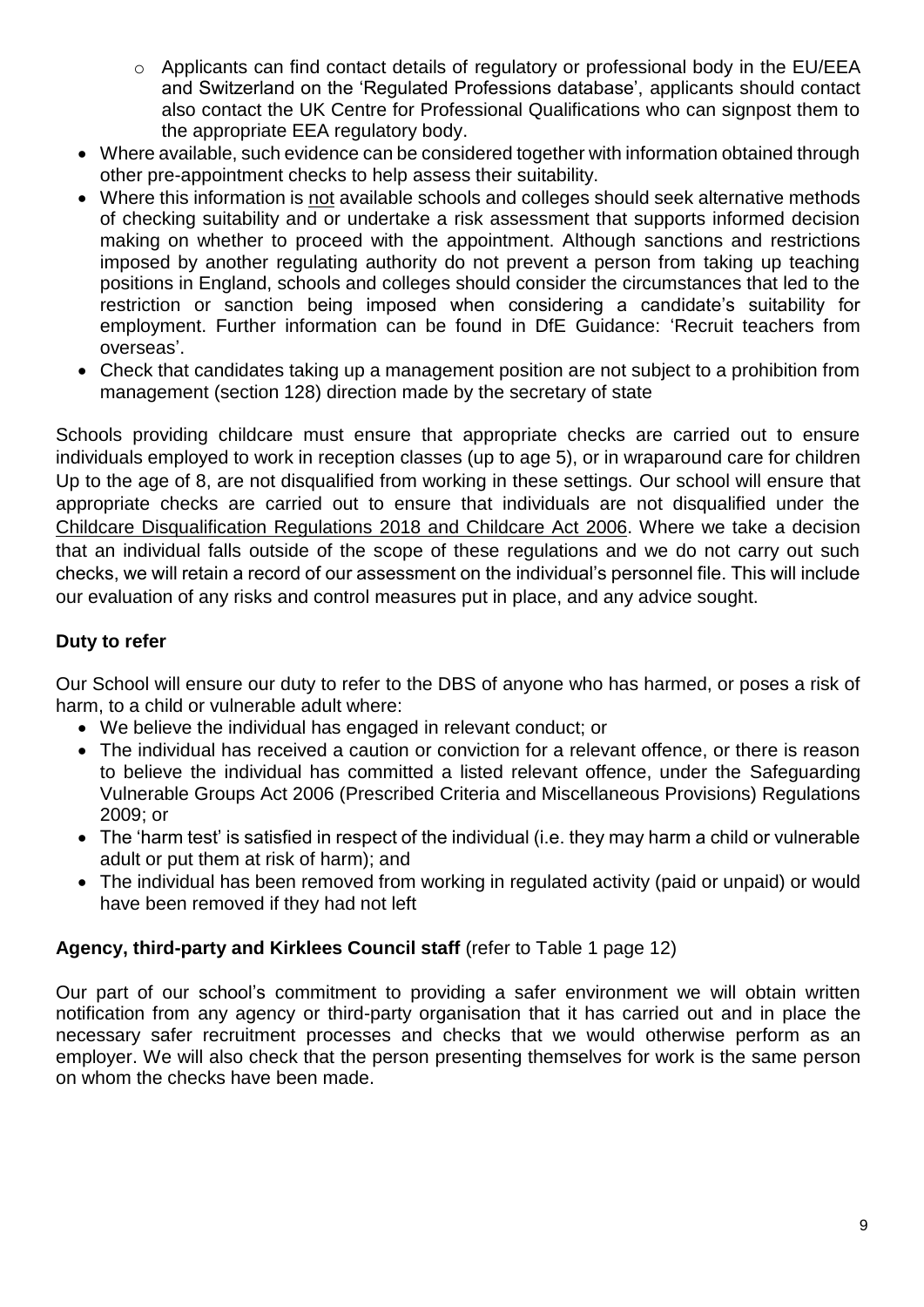## **Contractors** (refer to Table 1 page 13)

Our establishments must set out their safeguarding and safer recruitment requirements in contract clearly between the organization(s) and your school or college, as part of our schools commitment to providing a safer environment. As carried out and in place are the necessary safer recruitment processes and checks that we would otherwise perform as an employer. Our school will ensure that any contractor, or any employee of the contractor, who is to work at the school has had the appropriate level of DBS check (this includes contractors who are provided through a PFI or similar contract).

This will be:

- An enhanced DBS check with barred list information for contractors engaging in regulated activity
- An enhanced DBS check, not including barred list information, for all other contractors who are not in regulated activity but whose work provides them with an opportunity for regular contact with children
- We will not keep copies of such checks for longer than 6 months.
- Contractors who have not had any checks will not be allowed to work unsupervised or engage in regulated activity under any circumstances.
- Safer recruitment is followed by the recruiter
- Safeguarding awareness training is in place for all staff and regularly updated.
- We will check the identity of all contractors and their staff on arrival at the school.

Schools with pupils aged under 8 add: For self-employed contractors such as music teachers or sports coaches, we will ensure that appropriate checks are carried out to ensure that individuals are not disqualified under the 2018 Childcare Disqualification Regulations and Childcare Act 2006. Where we decide that an individual falls outside of the scope of these regulations and we do not carry out such checks, we will retain a record of our assessment. This will include our evaluation of any risks and control measures put in place, and any advice sought.

## **Trainee/student teachers**

Where applicants for initial teacher training are directly employed, we will ensure that all necessary checks are carried out.

Where trainee teachers are fee-funded, we will obtain written confirmation from the training provider that necessary checks have been carried out and that the trainee has been judged by the provider to be suitable to work with children.

Schools with pupils aged under 8 add: In both cases, this includes checks to ensure that individuals are not disqualified under the 2018 Childcare Disqualification Regulations and Childcare Act 2006.

# **Volunteers**

Volunteers are also seen by children as safe and trustworthy adults. Therefore the same or similar processes apply when recruiting volunteers within your organisation. However, prospective volunteers might not be in paid employment or have previous employment or previous experience of working with children. Consequently, schools may have to be prepared to be flexible about the kinds of people from whom they accept references and the nature of those references

Nevertheless, it is important to make background enquiries and checks on volunteers as well as paid staff.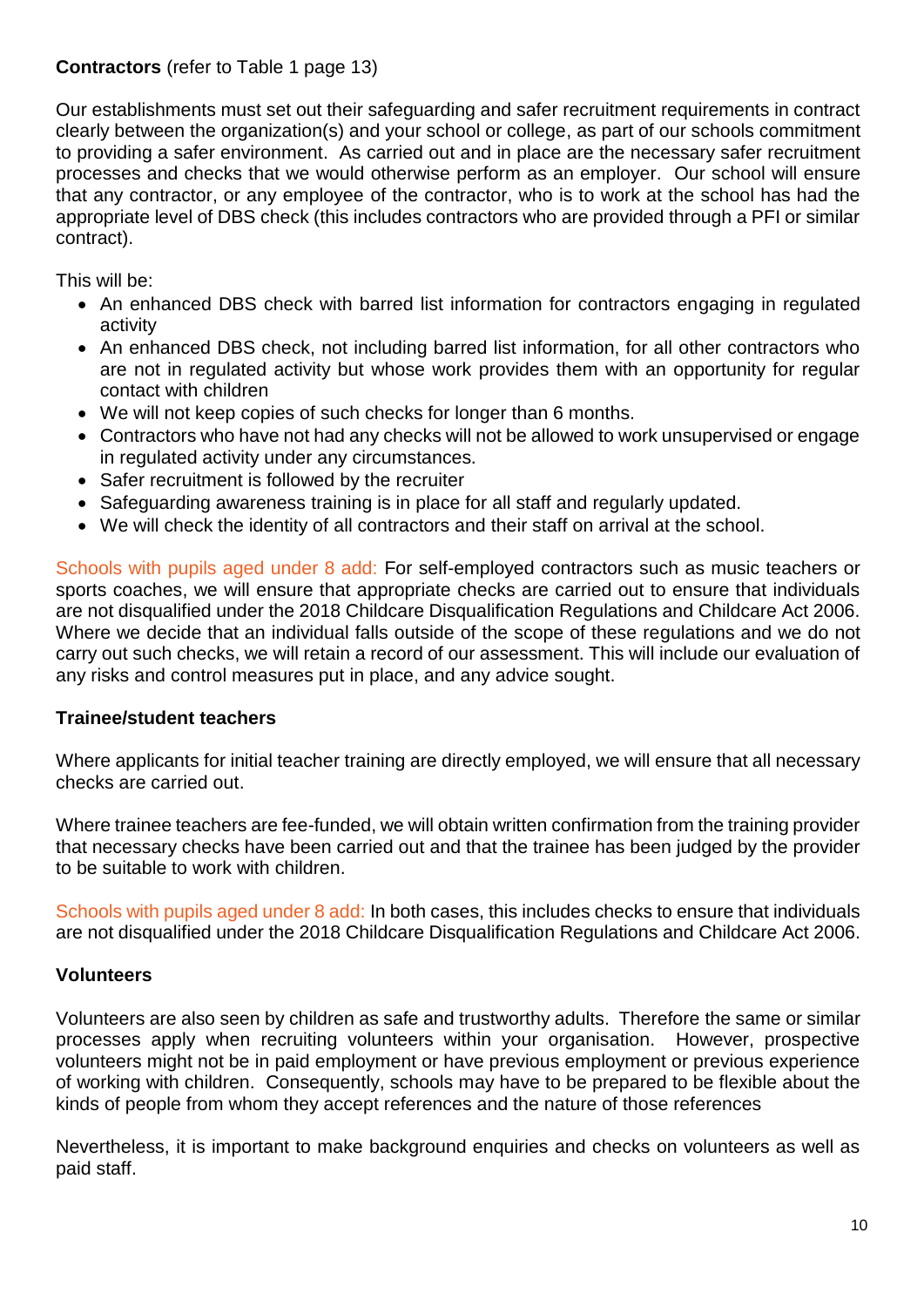The same safer recruitment principles apply when interviewing volunteers, but it is important to make interviews more informal than for paid staff. However, this does not mean the interview should not probe into candidate's attitude and motives and their suitability for work with children; this is just as important if not more so, where volunteers have no previous experience of working with children.

We will:

- Obtain an enhanced DBS check with barred list information for all volunteers who are new to working in regulated activity – if volunteers are out of line of sight, then a DBS check with a Children's workforce barred list check is required.
- Carry out a risk assessment when deciding whether to seek an enhanced DBS check without barred list information for any volunteers not engaging in regulated activity. We will retain a record of this risk assessment

## Schools with pupils aged under 8 add:

 Volunteers should also be aware of that appropriate checks are carried out to ensure that individuals are not disqualified under the 2018 Childcare Disqualification Regulations and Childcare Act 2006. Where we decide that an individual falls outside of the scope of these regulations and we do not carry out such checks, we will retain a record of our assessment. This will include our evaluation of any risks and control measures put in place, and any advice sought

#### **Governors**

#### All schools include:

All governors *lin academies: All trustees, local governors and membersl will have an enhanced* DBS check without barred list information.

They will have an enhanced DBS check with barred list information if working in regulated activity. Maintained schools add:

All governors will also have a section 128 check (as a section 128 direction disqualifies an individual from being a maintained school governor).

## Academies (including free schools), and independent schools, add:

The chair of the board will have their DBS check countersigned by the secretary of state. All proprietors, trustees, local governors, and members will also have the following checks:

- A section 128 check (to check prohibition on participation in management under [section 128](https://www.legislation.gov.uk/ukpga/2008/25/section/128)  [of the Education and Skills Act 2008\)](https://www.legislation.gov.uk/ukpga/2008/25/section/128).
- Identity
- $\bullet$  Right to work in the UK
- Other checks deemed necessary if they have lived or worked outside the UK

## Non-maintained special schools add:

The chair of the board will have their DBS check countersigned by the secretary of state. All governors will also have the following checks:

- Identity
- Right to work in the UK
- Other checks deemed necessary if they have lived or worked outside the UK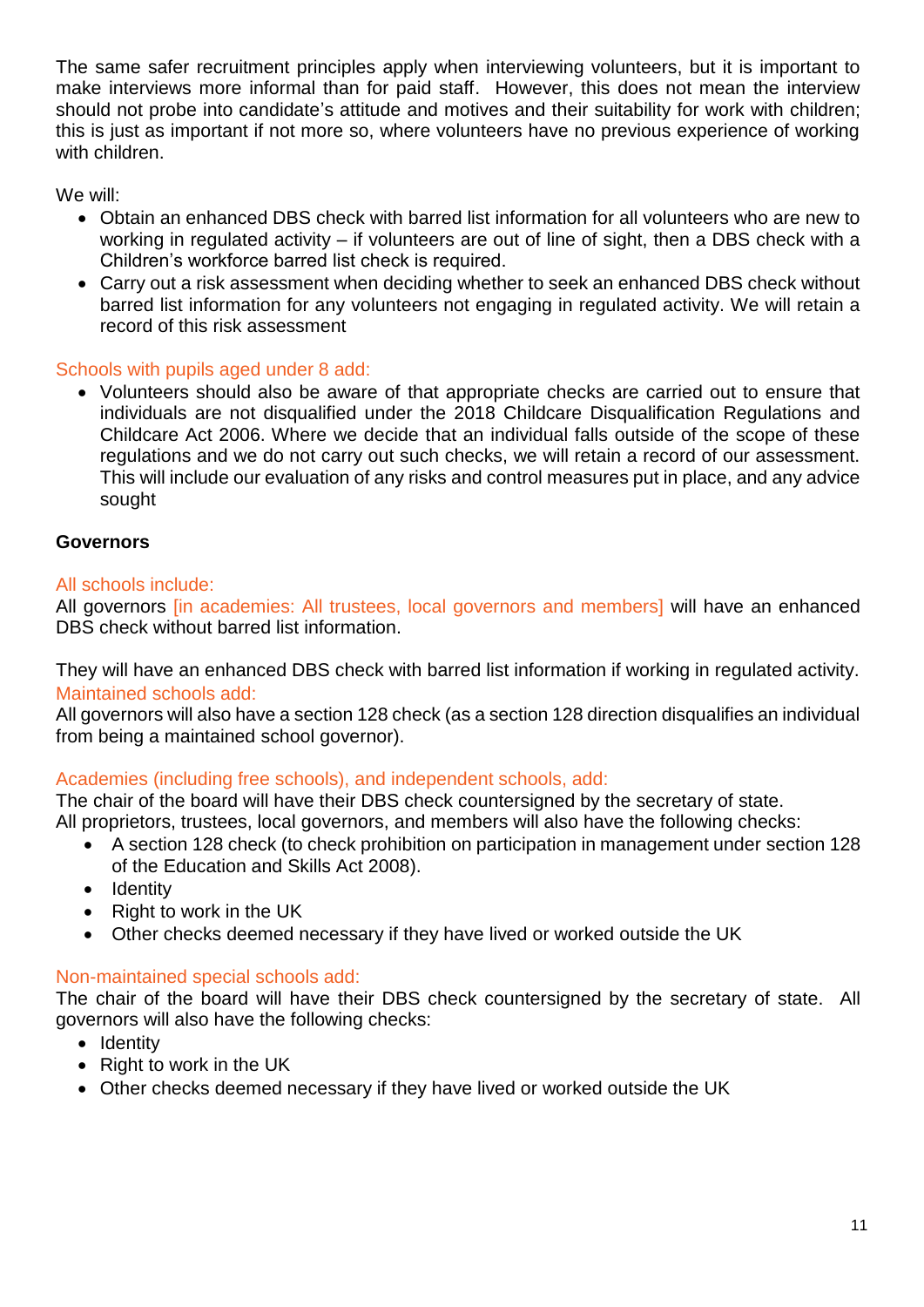#### **Staff working in alternative provision settings**

Where we place a pupil with an alternative provision provider, we obtain written confirmation from the provider that they have carried out the appropriate safeguarding checks on individuals working there that we would otherwise perform.

#### **Adults who supervise pupils on work experience**

When organising work experience, we will ensure that policies and procedures are in place to protect children from harm.

Out school will also consider whether it is necessary for barred list checks to be carried out on the individuals who supervise a pupil under 16 on work experience. This will depend on the specific circumstances of the work experience, including the nature of the supervision, the frequency of the activity being supervised, and whether the work is regulated activity.

#### **Letters of Assurance**

An appropriate 'letter of assurance' would be on headed paper, personally addressed, dated, signed and provided by the relevant authorised person on behalf of the individual concerned, for example by the agency on behalf of an agency worker.

The letter should include a statement of assurance that all of the checks you specified in your contract for services have been undertaken, the date on which they were completed, and that they are satisfactory.

## **A safer culture**

It is never sufficient to assume that a safer recruitment and selection process and robust induction arrangements are enough to ensure that the pupils are safe and that there is no risk to them within the educational environment. Creation of a safe culture, with on-going vigilance is essential.